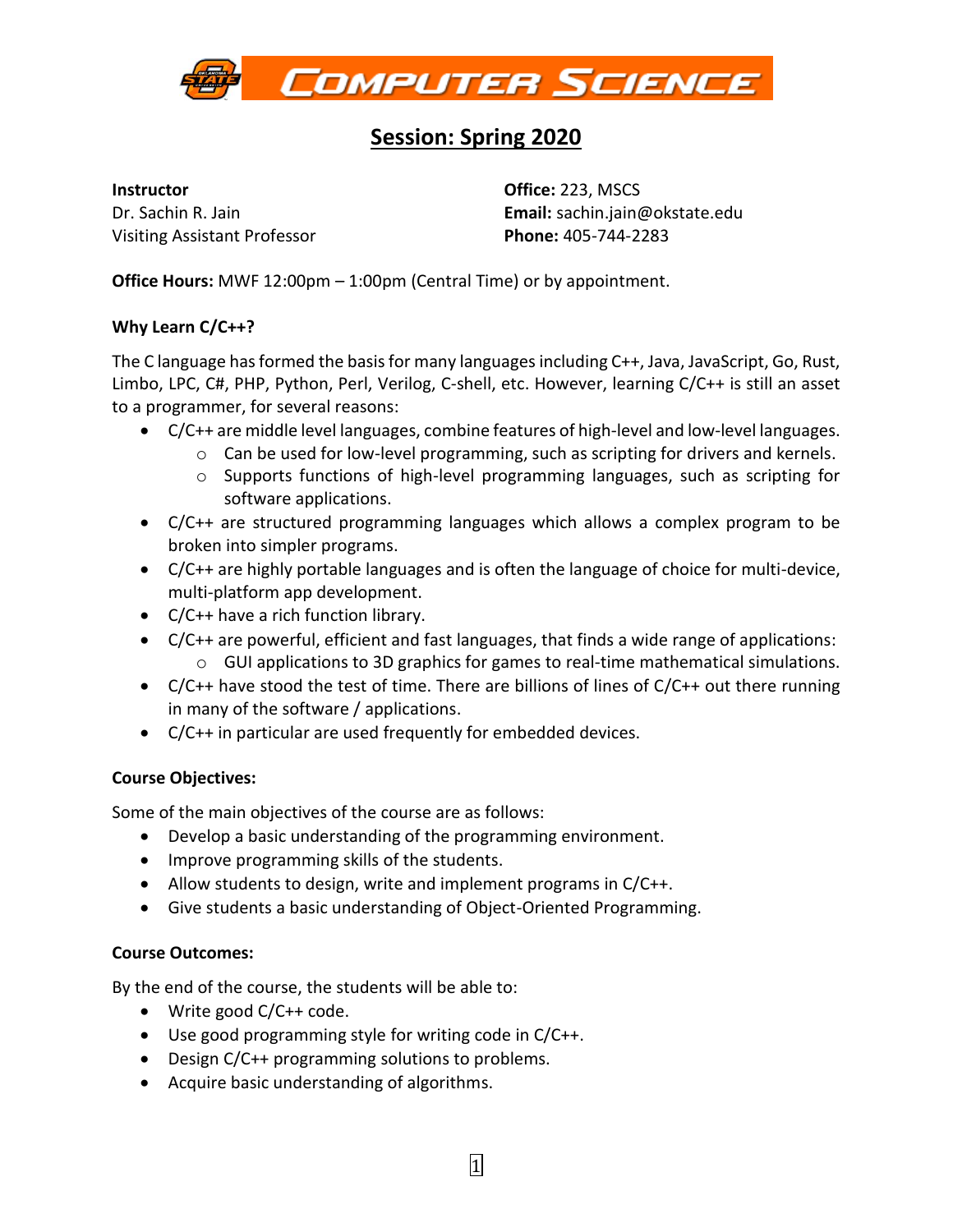

# **Grading Policy:**

Grades in this course will be calculated according to the completion of following assignments:

| <b>Assignment</b>                | <b>Percentage of Total Grade</b><br><b>Value in Points</b> |      |  |
|----------------------------------|------------------------------------------------------------|------|--|
| <b>Homework</b>                  | 300                                                        | 30%  |  |
| <b>Programming Assignments</b>   | 300                                                        | 30%  |  |
| One Mid-term Exam                | 100                                                        | 10%  |  |
| Final Exam                       | 100                                                        | 10%  |  |
| In-Class Activities & Attendance | 200                                                        | 20%  |  |
| <b>Total</b>                     | 1000                                                       | 100% |  |

#### **Homework:**

There will be homework after completion of each section / chapter that might be completed using various participation activities (PA) and challenging activities (CA) available in zybooks.

#### **Programming Assignments:**

Programming assignments are one of the important components of this course. The reason is simple: you learn a programming language best by using it. These assignments should be accomplished using the zylabs or the departmental csx server.

#### **Exams:**

There will be one midterm exam during the semester at the normal lecture time. There will also be a final exam during finals week; All of these exams will be held in the lecture hall.

### **In-Class Activities & Attendance:**

There will be some programming activities and/or quizzes (through Canvas) after completion of each class / section / chapter. Attendance is also important for this class, you will get some points after attending each class.

#### **Evaluation:**

The grade will depend solely on the effort in earning the required points, with grades assigned on the following scale.

| $>= 90\%$ | $>= 80\%$ and $<90\%$ | $>= 70\%$ and $< 80\%$ | $>= 60\%$ and $< 70\%$ | < 60% |
|-----------|-----------------------|------------------------|------------------------|-------|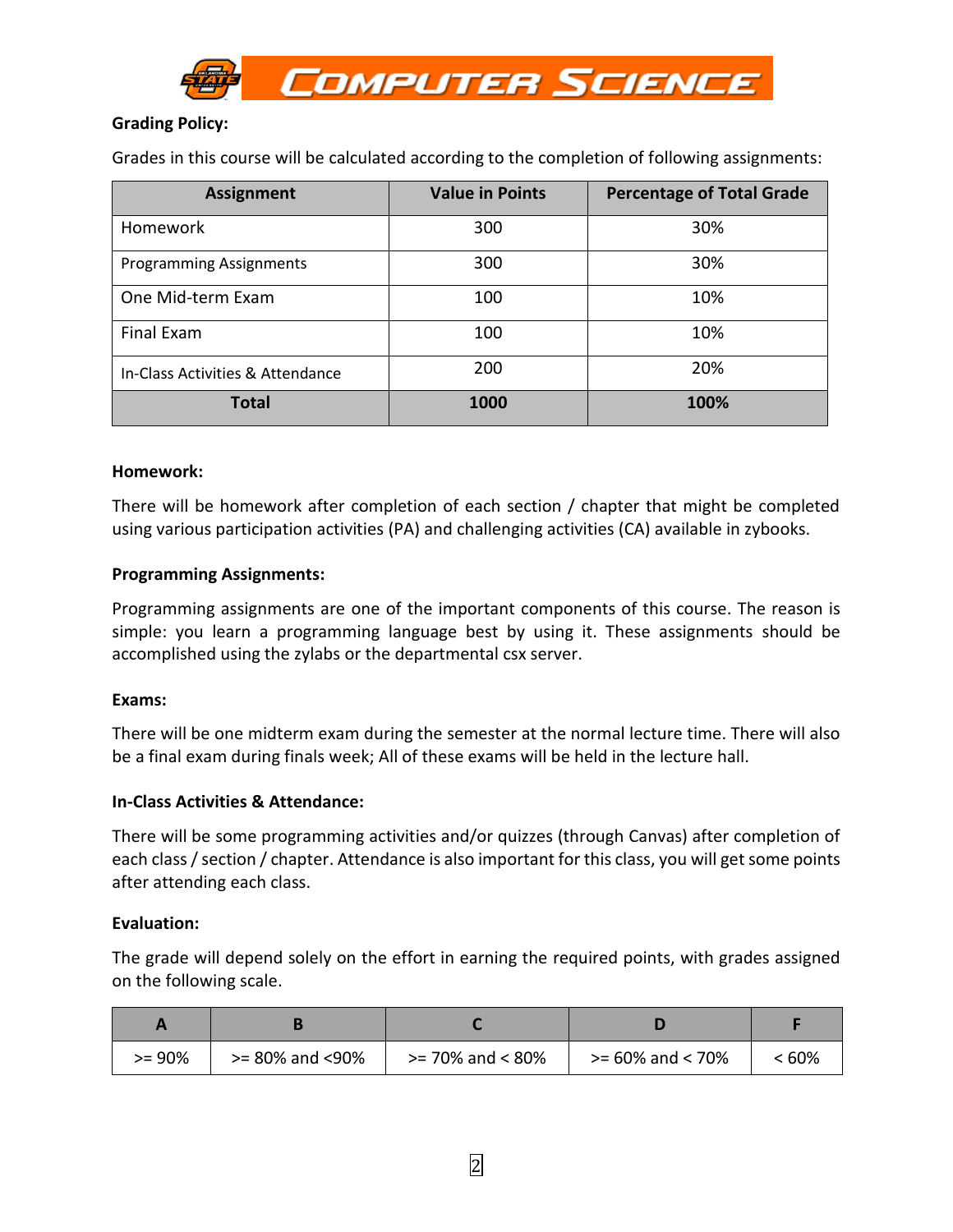

## **Student Expectations:**

To do well in the class, students are expected to

- Keep up with the zyBooks material, including the participation activity (PA) and challenging activity (CA) as well as zyLabs.
- Read or view the instructional material posted to Canvas frequently.
- Ask for help if any of the material covered in class is not clear.
- Complete the programming assignments and submit them before their deadlines.
- Regularly check e-mails and course website for announcements.

## **Academic Workload Policy**:

Students should expect this class to be more challenging and take a lot of effort. The typical rule of thumb is that you should expect to spend 2-3 hours outside of class for every hour in class. This means that in addition to attending class, you should plan to spend 6-9 hours per week on average reading, doing homework and other assignments, writing programs, etc.

## **E-mail Policy**:

E-mail is the preferred communication medium. Use *"CS 2433"* as the start of the subject/title for all e-mail communications.

## **Penalties for late work**:

10% penalty of available points per day late. However, you cannot receive negative points for an assignment. No make-up exams will be scheduled except in extreme cases. If you are going to miss an exam or assignment, contact the instructor in advance. Exceptions can be made if a serious family or personal emergency arises.

# **Grade questions**:

If you have any questions regarding the grading of your programming assignments or exams, you must contact the instructor within **ONE week** after the date the deliverable was graded and posted on the course website.

### **Incomplete**:

An Incomplete will not be given, except if a serious family or personal emergency arises. A written excuse with a legitimately verifiable reason must be provided in order to receive an Incomplete.

### **Academic Dishonesty**:

Scholastic conduct must be acceptable, that is, students are expected to do their own work. Discussion of homework assignments is encouraged, but students must work independently on their program submissions. Sharing of code is strictly forbidden. Violations of academic integrity rules will result in significant punishments, up to and including a final course grade of an F! (Fshriek, indicating an academic integrity violation on your permanent transcript).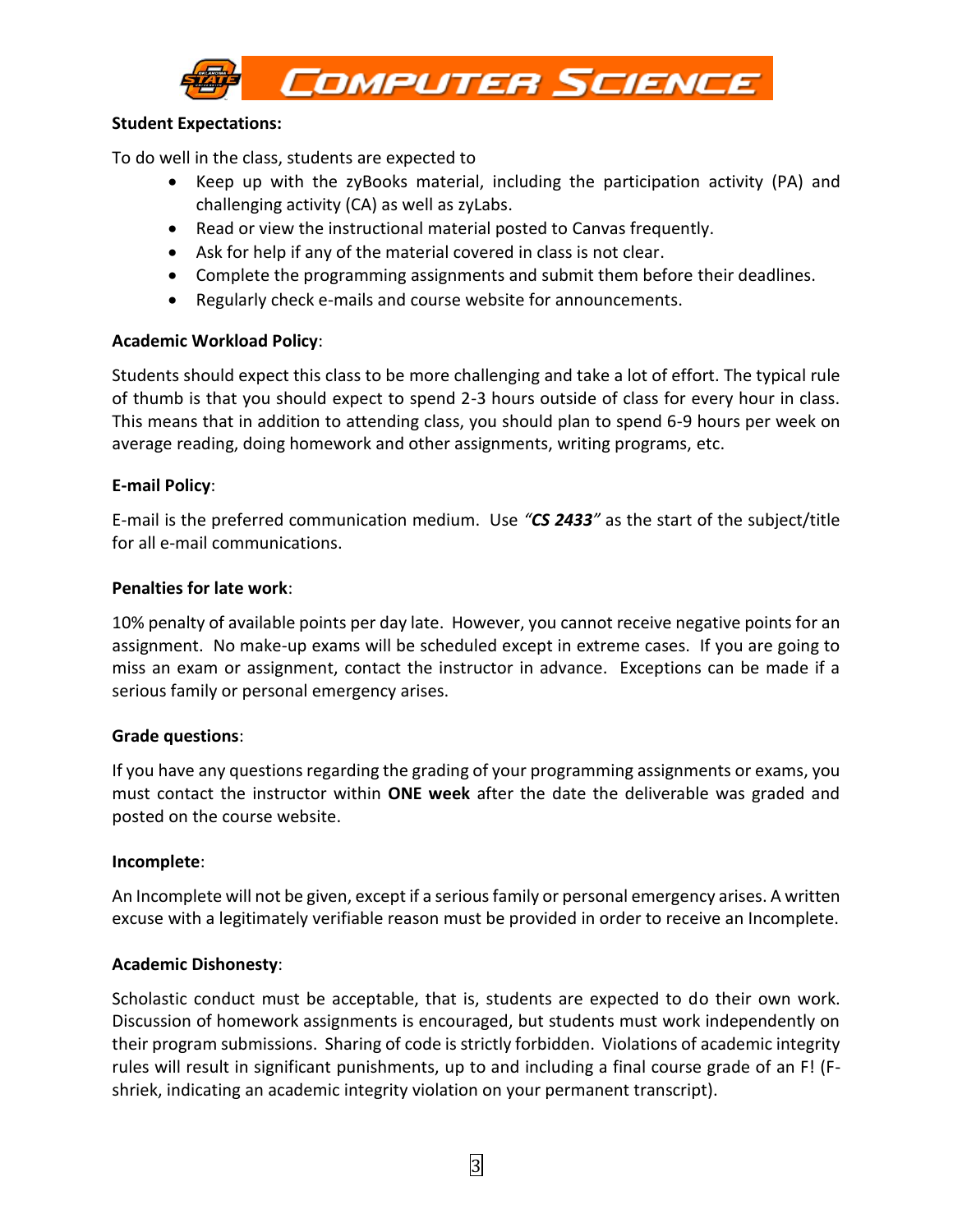

# **Textbook:**

In this particular course an online textbook and assignment system, called zybooks will be used. Most of the assignments and programs will be covered through zybooks and zylabs, so it is must to subscribe on zybooks. Following steps is to be followed for completing the registration:

- 1. Sign in or create an account at *learn.zybooks.com*
- 2. Enter zybook code: **OKSTATECS2433JainSpring2020**
- 3. Subscribe:
	- a. Subscription cost is **\$77**.
	- b. Students may begin subscribing on **Dec 30, 2019**.
	- c. The cutoff to subscribe is **Apr 29, 2020**.
	- d. Subscriptions will last until **May 29, 2020**.

## **Additional Reading (Optional):**

- *The C Programming Language, Second Edition, by Kernigan and Ritchie.*
- *C Primer Plus, Sixth Edition, Stephen Prata.*
- *Programming: Principles and Practice Using C++, Second Edition, by Bjarne Stroustrup.*
- *Absolute C++, Sixth Edition, by Walter Savitch.*
- *Professional C++, Fourth Edition, by Marc Gregoire.*
- *Practical C++ Programming, Second Edition, by Steve Oualline.*

### **Additional Online Resources:**

- [http://www.cplusplus.com](http://www.cplusplus.com/) ,<http://www.cplusplus.com/reference/>
- Bjarne Stroustrup's page on C++: [http://www.stroustrup.com/C++.](http://www.stroustrup.com/C++)html.
- Tutorial topics in C++: [http://www.learncpp.com.](http://www.learncpp.com/)html.
- Video tutorials: [https://www.youtube.com/playlist?list=PLAE85DE8440AA6B83.](https://www.youtube.com/playlist?list=PLAE85DE8440AA6B83)
- Notes on Object-oriented design: https://en.wikipedia.org/wiki/Object-oriented design.

### **Course Website:**

OSU has switched to Canvas for all online material in all courses. Canvas is accessible via [https://my.okstate.edu,](https://my.okstate.edu/) [https://canvas.okstate.edu.](https://canvas.okstate.edu/) Once you are logged into the site, go to the Applications area and look for a link to Canvas. All course materials except the online textbook and its related material plus the department's csx server, will be available on the course Canvas pages for this course.

### **Useful Software:**

- **Bloodshed Dev-C++ IDE [\(http://www.bloodshed.net/devcpp.html\)](http://www.bloodshed.net/devcpp.html)**. **(Recommended)**
- jEdit [\(http://jedit.org/index.php?page=download\)](http://jedit.org/index.php?page=download), a powerful text.
- Code Blocks [\(http://www.codeblocks.org/\)](http://www.codeblocks.org/) a lightweight IDE.
- The atom editor [\(https://atom.io\)](https://atom.io/) a good free code editor.
- Notepad++ [\(http://notepad-plus-plus.org\)](http://notepad-plus-plus.org/) a lightweight text editor for Windows.